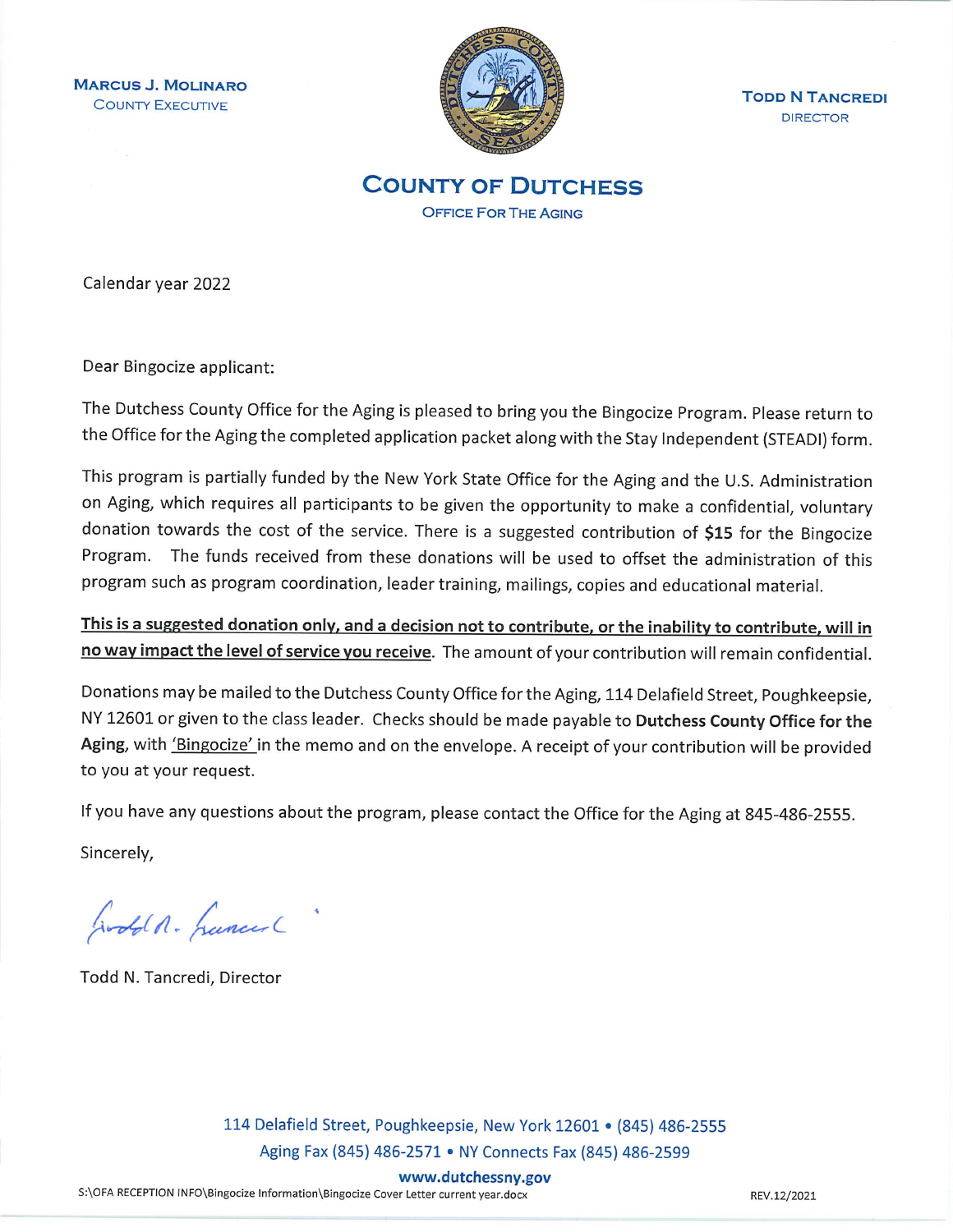

# **DUTCHESS COUNTY OFFICE FOR THE AGING**

## **BINGOCIZE PROGRAM APPLICATION**

| NAME:                                    |        | DATE:                                     |  |      |
|------------------------------------------|--------|-------------------------------------------|--|------|
| <b>ADDRESS:</b>                          |        | CITY:                                     |  | ZIP: |
| PHONE:                                   |        | DATE OF<br>BIRTH:                         |  |      |
| CELL:                                    | EMAIL: |                                           |  |      |
| <b>EMERGENCY</b><br><b>CONTACT NAME:</b> |        | <b>EMERGENCY</b><br><b>CONTACT PHONE:</b> |  |      |
|                                          |        |                                           |  |      |

#### PROGRAM DISCRIPTION:

Bingocize is an evidenced based program created by Western Kentucky University to provide a stimulating and fun way to improve your physical and mental health as well as learning helpful falls prevention tips. It is a strategic combination of exercise and bingo with some important health information presented during the game. You attend two sessions per week for 10 weeks. Each session is led by a trained facilitator and takes about 45 minutes to an hour to complete but it goes by fast because you are having so much fun playing Bingo and winning prizes. A doctor's note is required. This form can also be obtained from the leader when the class begins if you have not submitted one to the office with your completed application.

**Legal Release:** I will choose the level of activity which will not harm me. In consideration of my participation in this wellness/exercise program, I hereby release the Dutchess County Office for the Aging and the Landlord of this exercise facility from any liability or claims, for personal injury or otherwise, arising out of or in any way connected to my participation in this wellness/exercise program.

\_\_\_\_\_\_\_\_\_\_\_\_\_\_\_\_\_\_\_\_\_\_\_\_\_\_\_\_\_\_\_\_\_\_\_\_\_\_\_\_\_\_\_\_\_\_\_\_\_\_ \_\_\_\_\_\_\_\_\_\_\_\_\_\_\_\_\_\_\_\_\_\_\_\_\_\_\_\_\_\_\_\_

\_\_\_\_\_\_\_\_\_\_\_\_\_\_\_\_\_\_\_\_\_\_\_\_\_\_\_\_\_\_\_\_\_\_\_\_\_\_\_\_\_\_\_\_\_\_\_\_\_\_\_\_\_\_\_\_\_\_\_\_\_\_\_\_\_\_\_\_\_\_\_\_\_\_\_\_\_\_\_\_\_\_\_\_\_\_\_\_

*Participant's Signature Date*

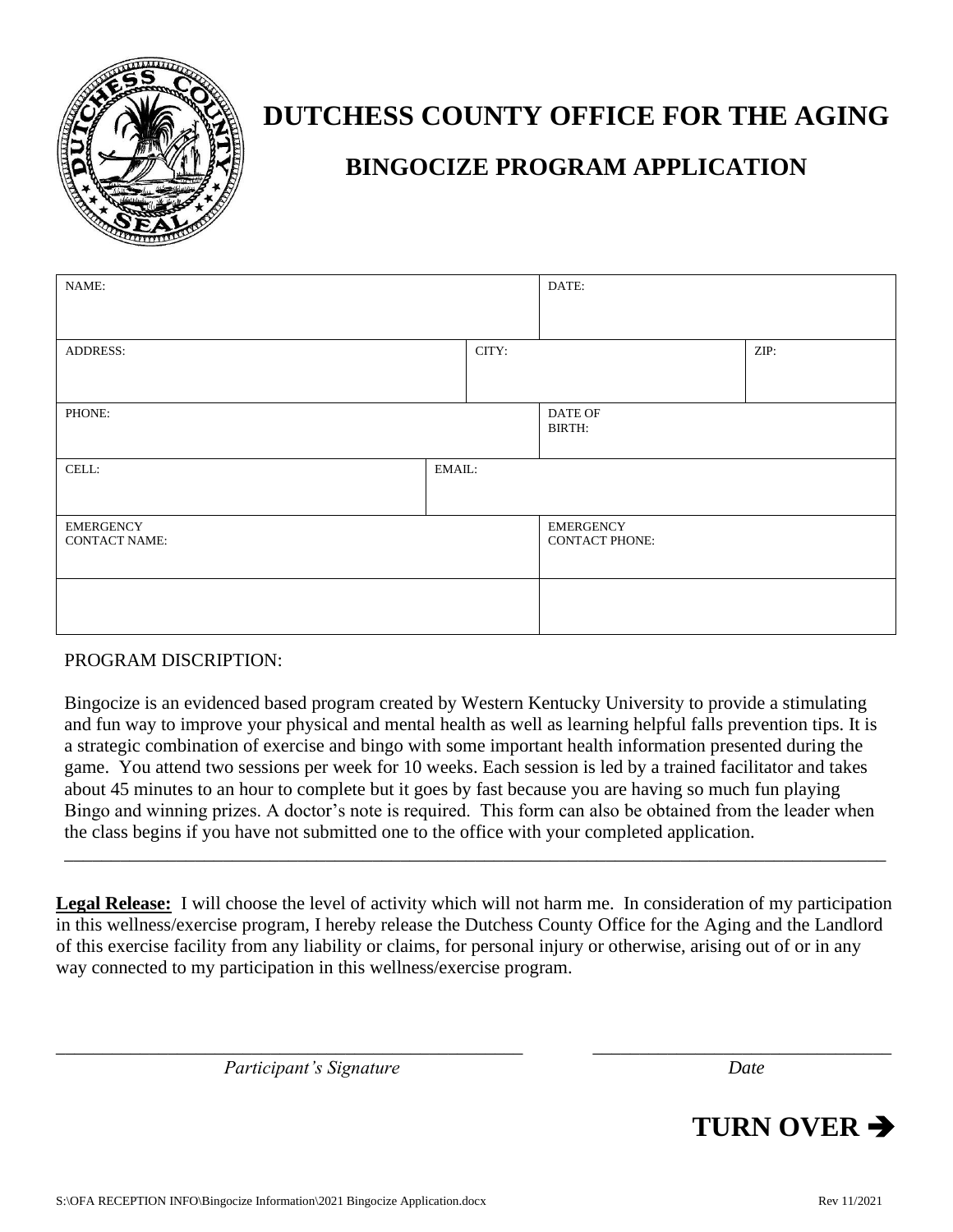#### **Dutchess County - Bingocize Program**

Demographic statistics for required New York State reporting

| NAME:                                                                                                                                                  |                                                                                                                                                    |                                           |                | TODAY'S                                                                                                              |                                           |                                                                                        |
|--------------------------------------------------------------------------------------------------------------------------------------------------------|----------------------------------------------------------------------------------------------------------------------------------------------------|-------------------------------------------|----------------|----------------------------------------------------------------------------------------------------------------------|-------------------------------------------|----------------------------------------------------------------------------------------|
|                                                                                                                                                        |                                                                                                                                                    |                                           |                | DATE:                                                                                                                |                                           |                                                                                        |
| DATE OF<br>BIRTH:                                                                                                                                      | <b>GENDER:</b>                                                                                                                                     | <b>MALE</b>                               | <b>FEMALE</b>  | <b>OTHER</b>                                                                                                         |                                           | PREFERS NOT TO SAY                                                                     |
| <b>Demographic information</b> (check all that apply):                                                                                                 |                                                                                                                                                    |                                           |                | <b>Race / Ethnicity (check):</b>                                                                                     |                                           |                                                                                        |
| Frail / Disabled (see below)<br><b>Lives Alone</b><br>Low Income<br>Low Income Minority<br>No longer driving<br>Rural (see below)<br>Use cane / walker |                                                                                                                                                    |                                           | Asian<br>White | American Indian / Alaskan Native<br>Black (Not Hispanic)<br>Native Hawaiian / Pacific Islander<br>Hispanic or Latino |                                           |                                                                                        |
| Age Range                                                                                                                                              |                                                                                                                                                    |                                           |                |                                                                                                                      |                                           |                                                                                        |
| $60 - 64$ years                                                                                                                                        | 65-69 years                                                                                                                                        | $70 - 74$ years                           |                | $75 - 79$ years                                                                                                      |                                           |                                                                                        |
| $80 - 84$ years                                                                                                                                        | 85-89 years                                                                                                                                        | 90-94 years                               |                |                                                                                                                      | 95 years and older                        |                                                                                        |
| <b>Definitions</b>                                                                                                                                     |                                                                                                                                                    |                                           |                |                                                                                                                      |                                           |                                                                                        |
| <b>LOW INCOME:</b>                                                                                                                                     | Household Size                                                                                                                                     |                                           |                | Annual Household Income at or below                                                                                  |                                           |                                                                                        |
|                                                                                                                                                        | 1 Person                                                                                                                                           |                                           | $-$ \$19,320   | $(\$1610/month)$                                                                                                     |                                           |                                                                                        |
|                                                                                                                                                        | 2 Persons                                                                                                                                          |                                           | $-$ \$26,130   | $(\$2170/month)$                                                                                                     |                                           |                                                                                        |
|                                                                                                                                                        | 3 Persons                                                                                                                                          |                                           | $-$ \$32,940   | $(\$2,745/month)$                                                                                                    |                                           |                                                                                        |
| <b>FRAIL / DISABLED:</b>                                                                                                                               | A person with one or more functional deficits in these areas:                                                                                      |                                           |                |                                                                                                                      |                                           |                                                                                        |
| 1.                                                                                                                                                     | Physical functions                                                                                                                                 |                                           |                |                                                                                                                      |                                           |                                                                                        |
| 2.                                                                                                                                                     | <b>Mental functions</b>                                                                                                                            |                                           |                |                                                                                                                      |                                           |                                                                                        |
| 3.                                                                                                                                                     | continence)                                                                                                                                        |                                           |                |                                                                                                                      |                                           | Activities of Daily Living (ADL) (eating, bed/chair transfer, dressing, toileting, and |
| 4.                                                                                                                                                     | Instrumental Activities of Daily Living (IADL) (meal preparation, housekeeping,<br>shopping, medications, telephone, travel and money management.) |                                           |                |                                                                                                                      |                                           |                                                                                        |
| <b>RURAL ZIP</b><br><b>CODES:</b>                                                                                                                      | If you live in any of these rural zip codes, please check the appropriate box.                                                                     |                                           |                |                                                                                                                      |                                           |                                                                                        |
|                                                                                                                                                        | 12501<br>12504<br>12506<br>12507<br>12510                                                                                                          | 12522<br>12531<br>12538<br>12540<br>12545 |                | 12564<br>12567<br>12569<br>12570<br>12571                                                                            | 12574<br>12578<br>12580<br>12581<br>12582 | 12585<br>12592<br>12594                                                                |

12514

12546

12572

12583